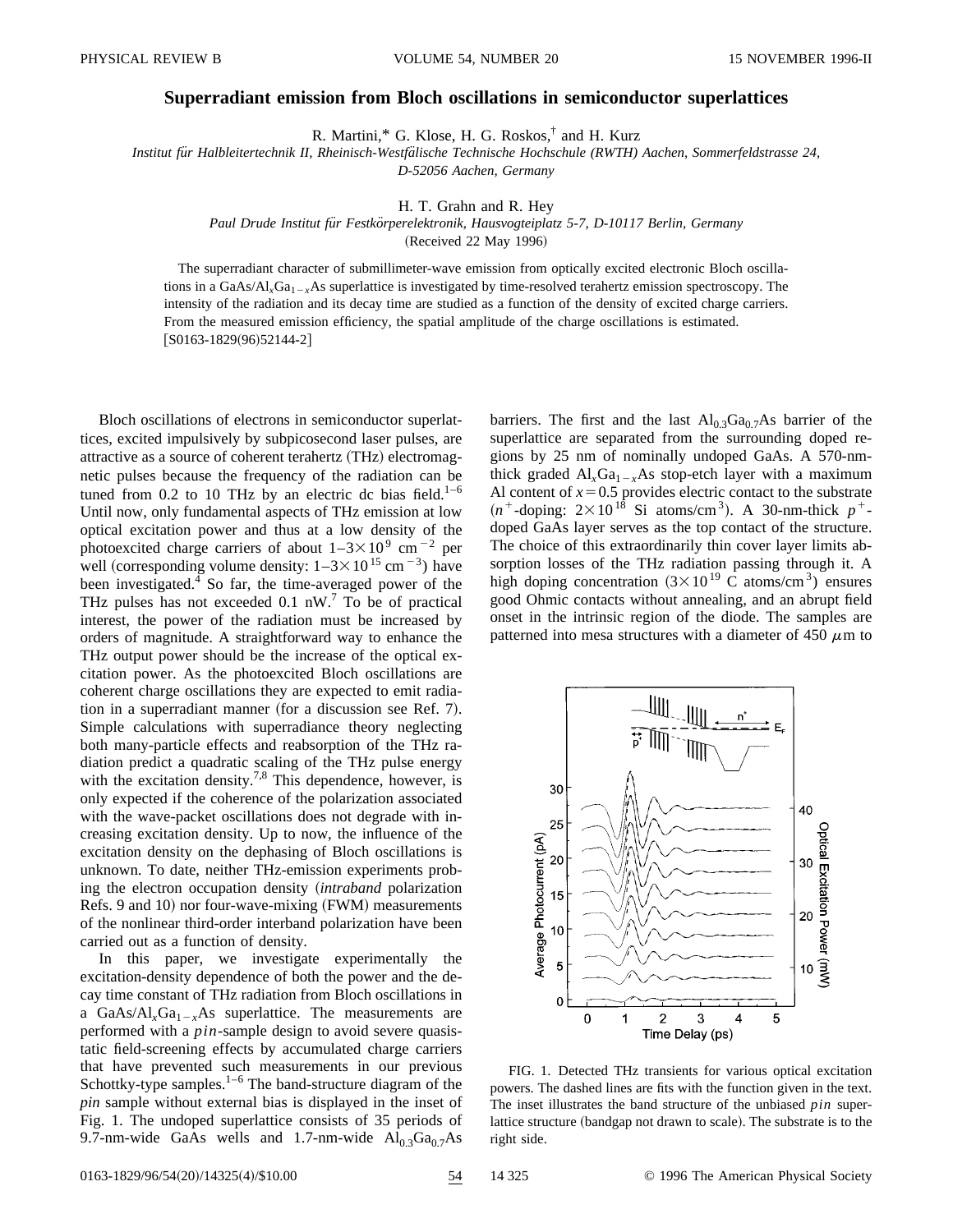limit the current. Ohmic Cr/Au ring contacts leave an inner  $390-\mu$ m-wide window region unmetallized and thus transparent for optical and THz radiation.

The experiments are performed in a standard THzemission-spectroscopy setup.<sup>1,2</sup> The sample is mounted in a closed-cycle cryostat and held at a temperature of 20 K. Bloch oscillations are excited by 150-fs pulses from a Kerrlens mode-locked Ti:sapphire laser (repetition time  $\tau_{\text{Ren}}$ =13 ns) operating at photon energies centered below  $(1.542 \text{ eV})$  or above  $(1.557 \text{ eV})$  band edge to excite mainly excitons or continuum states. The optical beam hits the sample at an angle of 45°. Coherent THz pulses emitted in the direction of the reflected optical beam are detected as a function of time with a photoconductive antenna made from low-temperature-grown GaAs.

Figure 1 displays the detected Bloch transients in dependence of the average optical excitation power. The amplitude of the detected electric field is given in terms of the measured photocurrent through the antenna. The photon energy of the excitation pulses is 1.557 eV, the bias voltage 1.175 V. With increasing excitation density, the amplitude of the radiation rises while the signal decay becomes faster. From the lowest to the highest excitation power, the frequency of the Bloch oscillations changes from 2.1 THz to 1.7 THz. The frequency shift indicates residual screening effects, but compared to the previous Schottky-type samples, this 20% shift for a variation of the excitation power over one order of magnitude represents a drastic improvement by the *pin* design.

Frequency  $\omega$ , amplitude A, and decay time  $\tau$  of the THz transients in Fig. 1 are extracted by fitting the data with the function *A* exp $\left[ -(t-t_0)/\tau \right]$  cos $\left[ \omega \cdot (t-t_0) \right]$  for  $t > t_0$ . This temporal dependence is expected from one-dimensional semiclassical calculations for the radiation from Bloch oscillations upon excitation with a  $\delta$  pulse at  $t = t_0$ . Due to the finite pulse length of the exciting pulse and the limited bandwidth of the antenna response function deviations from the model wave form occur around and before  $t_0$ . Therefore only the data after  $t \ge 1.5$  ps are taken into account for the fit procedure in order to suppress contributions from these deviations and from unexpected instantaneous polarization.<sup>11</sup> The unknown value of  $t_0$  is the extrapolated peak position of the fit function close to the first maximum of the THz transients. The fitted curves (see dashed lines in Fig. 1) fully reproduce the experimental transients *including* the region right after the first maxima of the fit  $(t_0)$ .

The amplitude *A* of the fit to the Bloch transients is displayed in Fig. 2 as a function of the density  $n_{\text{exc}}$  of the photogenerated charge carriers.  $n_{\text{exc}}$  is estimated from the excitation power by taking reflection losses and an estimated absorption of 60% of the light in the sample into account. *A* is corrected for the frequency shift that produces an amplitude change because of the spectral characteristics of the receiver antenna. The peak amplitude of the THz transients (circles in Fig. 2) rises linearly with the carrier density as expected from simple superradiance theory. The linearity is maintained up to the highest carrier density of  $2.2 \times 10^{10}$  cm<sup>-2</sup> per well. This density is still below the Mott density marking the disappearance of the exciton resonances. Figure 2 displays also the peak amplitude of the Bloch transients for an excitation photon energy of 1.542 eV



FIG. 2. Amplitude of the THz radiation as a function of the density of the photoexcited carriers. Data for two excitation photon energies are shown:  $1.542$  eV (stars) and  $1.557$  eV (circles). The inset shows the calculated THz peak power as a function of the optical power for the excitation energy of 1.557 eV. The 1.542-eV data scatter more strongly because of a lower signal-tonoise ratio in the particular measurements. The full lines are guides to the eye.

(stars). Here,  $n_{\text{exc}}$  is estimated from the excitation power by assuming an absorption coefficient of 30%. Comparing the two data sets (circles and stars) of Fig. 2, no significant difference is found. Obviously, the peak amplitude (absolute value and density dependence) is comparable for the two excitation conditions within the experimental uncertainties. This is an indication that the intraband polarization as probed by THz emission spectroscopy is similar in strength for these two cases, quite in contrast to FWM measurements on bulk GaAs that are dominated by exciton transitions.<sup>12</sup>

A rough estimate of the power of the incident THz radiation can be obtained from the measured antenna photocurrent if the sensitivity of the detection setup has been quantified with a surface emitter, calibrated according to Ref. 13. The inset of Fig. 2 displays the time-averaged peak power of the THz radiation, determined from the values of *A* with this procedure, as a function of the optical input power. At the highest input power of 60 mW, the time-averaged peak power of the THz pulses is about 1.75 nW (external conversion efficiency:  $3 \times 10^{-8}$ ). This is an improvement by a factor of 20 over the previously reported values.<sup>7</sup>

For practical purposes, the time-averaged power of the THz radiation  $\langle P \rangle$  (i.e., the pulse energy times  $\tau_{\rm Rep}^{-1}$ ) is a more significant quantity than the time-averaged peak power considered above. In contrast to the latter,  $\langle P \rangle$  depends strongly on the decay time  $\tau$  of the THz transients. As  $\tau$ decreases when the excitation density is raised,  $\langle P \rangle$  does not scale quadratically with the input power.

Figure 3 displays the fit values of  $\tau$  (inset) and the corresponding homogeneous linewidth  $\Gamma = 2\hbar/\tau$  (main part of the figure) as a function of  $n_{\text{exc}}$  for excitation photon energies of  $1.557$  eV (circles) and  $1.542$  eV (stars). For both photon energies,  $\tau$  decreases continuously from 1 ps at the lowest densities of  $1.5 \times 10^9$  carriers per cm<sup>2</sup> per well to below 0.4 ps at  $2.2 \times 10^{10}$  carriers per cm<sup>2</sup> per well. We observe no significant difference between the predominant excitation of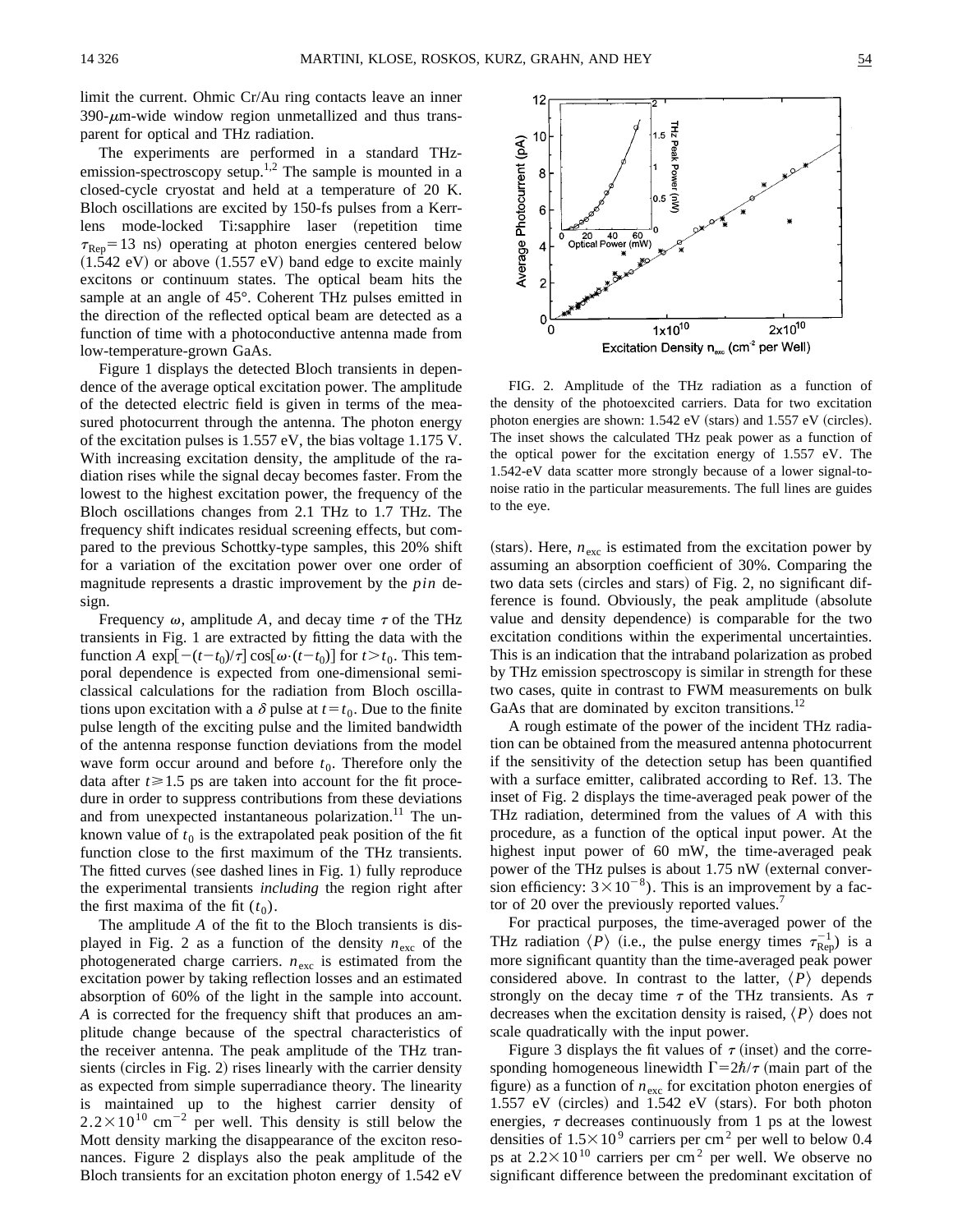

FIG. 3. Homogeneous linewidth  $\Gamma$  and decay time constant (inset) of the THz pulses as a function of excitation density. The full lines are fits with the function discussed in the text.

exciton transitions versus one of continuum states.

In order to analyze the excitation-density dependence of  $\Gamma$ quantitatively, we fit the data with the function

$$
\Gamma(n_{\text{exc}}) = \Gamma(0) + \vartheta n_{\text{exc}},\tag{1}
$$

successfully employed before to model the signal decay in FWM measurements on excitons.<sup>14,15</sup>  $\Gamma(0)$  stands for density-independent dephasing due to interface-roughness and alloy scattering as well as inhomogeneous broadening, whereas the density-dependent part of Eq.  $(1)$  represents carrier-carrier scattering. Our data are well described by a fit curve (full line) with the following values:  $\vartheta = 9 \times 10^{-11}$  $meV\times cm^2\times$  well and  $\Gamma(0)=1.2$  meV. With these values, one estimates that carrier-carrier scattering dominates the signal decay in our experiments for  $n_{\text{exc}} > 1.3 \times 10^{10}$  carriers per cm<sup>2</sup> per well. We observe no significant difference between the data for predominant excitation of excitons or free carriers in our experiments. In contrast to the dephasing of the interband polarization in FWM experiments<sup>6</sup> the dephasing of the intraband polarization probed by THz emission depends little on the character of the excited transitions.

Finally, we estimate the spatial amplitude of the Bloch oscillations from the peak power of the THz pulses. For that purpose the peak power of the THz radiation *inside* the superlattice region is needed. Calculating THz beam transmission through the highly doped top contact layer (taking multiple reflections within this layer into account) one estimates that only 5% of the power incident from the superlattice is transmitted through the contact, 37% is lost by Drude absorption, 58% by reflection into the substrate where it is absorbed (reabsorption in the superlattice region is neglible for the carrier densities of the experiments). The peak power  $P_0 = P(t=0)$  is estimated from the experimentally determined time-averaged power by correcting for the transmission coefficient and the assumed THz pulse duration of 1 ps.

The theory of superradiance derives  $P_0$  for our experimental conditions as

$$
P_0 = \frac{e^2}{4c\epsilon_0 n'} Z_{\text{Bloch}}^2 \omega^2 n_{\text{exc}}^2 W^2 F \frac{\sin^2(\alpha)}{\cos(\alpha)}.
$$
 (2)



FIG. 4. Frequency dependence of the electron-hole separation matrix element Z<sub>Bloch</sub>. Full squares: experimental data, full line: quantum-mechanical model neglecting Coulomb interaction.

Equation  $(2)$  extends Eq.  $(19)$  of Ref. 7 by taking the refractive index  $n<sup>3</sup>$  of the semiconductor into account. *W* is the number of periods in the superlattice, *F* the excited area, and  $\alpha$  the propagation angle of the THz radiation within the superlattice relative to the growth direction.  $Z_{\text{Bloch}}$  denotes the electron-hole separation matrix element corresponding to the spatial amplitude of the Bloch oscillations in the particle picture. Equation  $(2)$  enables us to estimate  $Z_{\text{Bloch}}$  from the experimentally determined peak power within a factor of 2.

Figure 4 displays  $Z_{\text{Bloch}}$  for various Bloch frequencies (measurements at various bias voltages) averaged over the range of excitation densities covered in Figs. 2 and 3.  $Z_{\text{Bloch}}$  is found to be inversely proportional to frequency, decreasing from 9.5 nm at 1.3 THz to 6.8 nm at 1.8 THz. Hence, the full amplitude  $2Z_{Bloch}$  of the oscillations is between one and two spatial periods of the superlattice in this frequency region. The semiclassical theory of Bloch oscillations predicts an amplitude of  $Z_{\text{SC}}=0.5\Delta Ed/(\hbar\omega)$ , with  $\Delta E$  being the width of the electronic miniband. This relation implies that the maximum velocity  $v$  of the wave packet,  $v \propto Z_{\rm SC}\omega$ , is independent of the bias field. The semiclassical model predicts the  $1/\omega$  dependence of  $Z_{\text{Bloch}}$ , but the absolute values calculated with the miniband width  $\Delta E = 18$  meV of our sample are by a factor of 2 larger  $(Z_{\text{SC}}=19 \text{ nm at } 1.3$ THz, and  $14 \text{ nm}$  at  $1.8 \text{ THz}$ ) than the values derived from the experiment. Better agreement is achieved with a quantummechanical model<sup>3</sup> (full line in Fig. 4). The remaining discrepancy is likely to have two origins: (i) the peak power determination has a considerable experimental uncertainty; (ii) both models neglect Coulomb attraction between electrons and holes, that tends to reduce  $Z_{\text{Bloch}}$ .

In conclusion, we have investigated the strength of coherent THz emission from optically excited Bloch oscillations as a function of excitation density. The superradiant character of the emission is proven up to excitation densities of  $2.2 \times 10^{10}$  carriers per cm<sup>2</sup> per well. The highest peak powers of the THz radiation exceed the values reported previously by a factor of 20. An external power conversion efficiency (measured THz peak power versus absorbed optical power) of  $3 \times 10^{-8}$  is reached. Further enhancement of the emission efficiency suffers from the faster decay of the THz